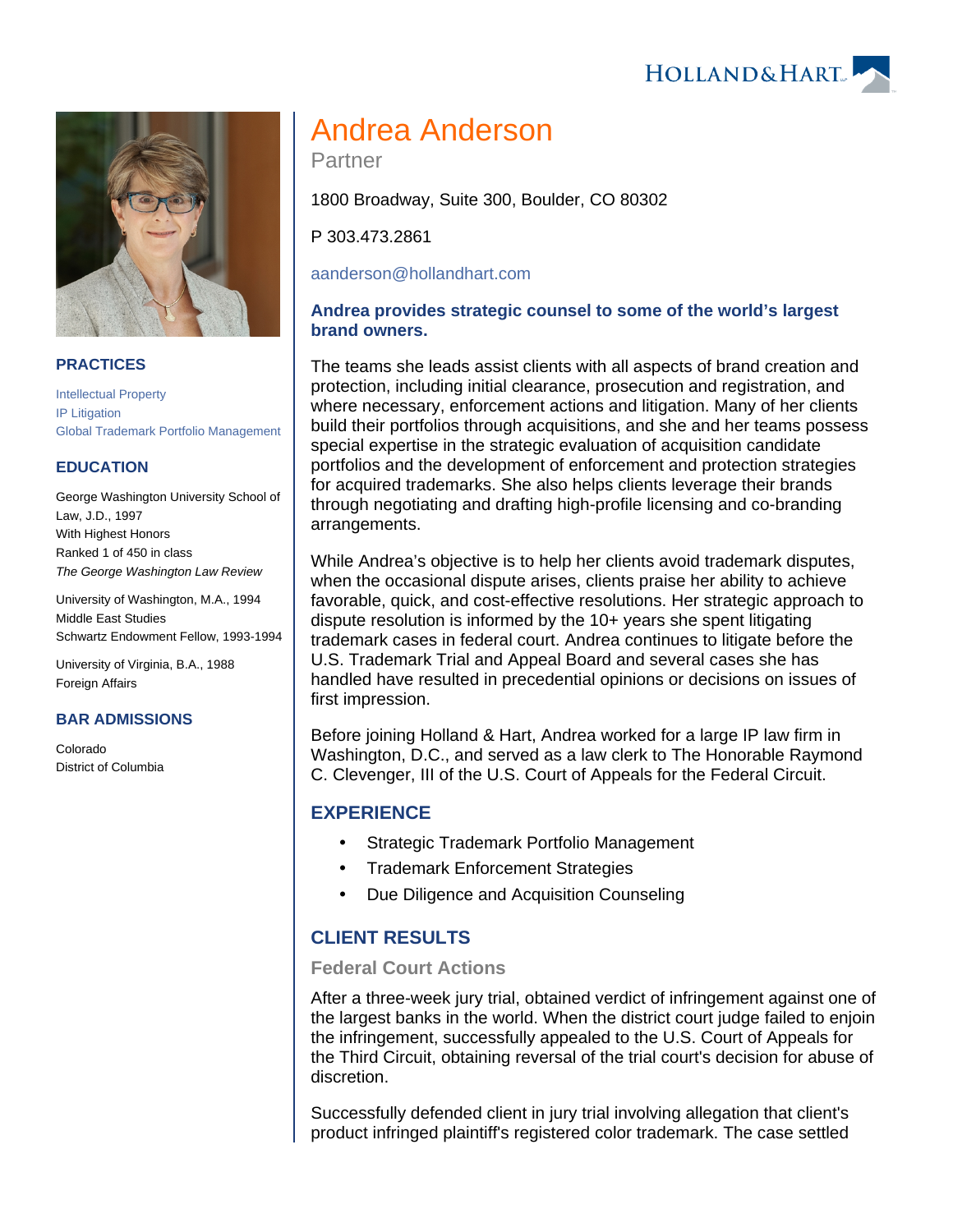

extremely favorably on the third day of trial during cross examination of the plaintiff's principal.

On the Tuesday prior to Black Friday, prepared Complaint, Motion for Preliminary Injunction, and demand letter and obtained settlement under which a major U.S. retailer pulled an infringing product from its stores nationwide within 24 hours, positively impacting client's sales over the holiday weekend.

On behalf of a world-wide human resources consulting firm, defeated plaintiff's Motion for Preliminary Injunction (brought after the client announced its initial public offering), after which the case favorably settled, and client continued to use its mark.

On behalf of a leading tennis racquet manufacturer, initiated several gray goods cases, resulting in either injunctions or settlements under which unauthorized imports of client's product ceased.

On behalf of cable music provider, prepared and filed Motion for Preliminary Injunction, leading to favorable settlement under which major internet service provider ceased using an infringing mark.

Obtained summary judgment of no infringement in client's favor in copyright infringement suit seeking millions of dollars in damages.

Obtained summary judgment that client's barbed-wired themed jewelry did not infringe plaintiff's jewelry design, and obtained affirmation of ruling on appeal.

On behalf of major real estate company, successfully litigate and resolve numerous cases involving its distinctive signage design.

Prior to enactment of the TDRA, obtained ruling in a case of first impression rejecting, on summary judgment, the doctrine of "niche fame."

## **TTAB Actions**

Successfully opposed application to register WINEBUD for wine, resulting in a precedential opinion related to consumer survey methodology.

Defeated opposition to client's application to register a single product color and obtained decision from the U.S. Trademark Trial and Appeal Board that client's mark was protectable. Case is cited in McCarthy on Trademark and Unfair Competition Law.

In a case of first impression, obtained judgment in client's favor due to opposer's failure to serve initial disclosures and pretrial disclosures, and avoided the expense associated with entering testimony on the client's behalf. The Board designated the decision precedential.

Obtained judgment in client's favor in cancellation action alleging that client's mark was geographically misdescriptive.

# **PUBLICATIONS**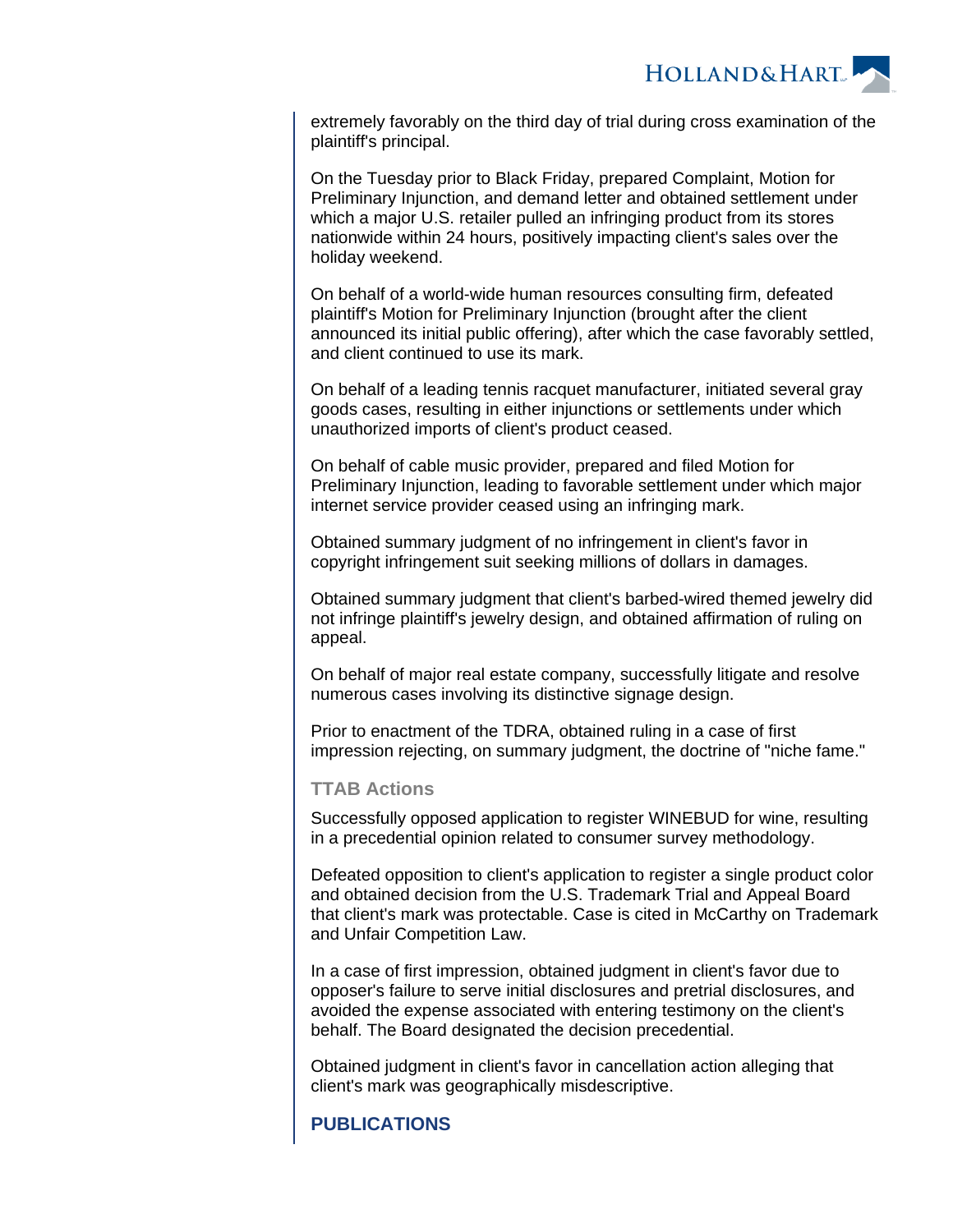

"[Confusing CBD: Post-Legalization Trademark Strategies for Food and](https://www.hollandhart.com/37611)  [Beverage Marks,](https://www.hollandhart.com/37611)" World Trademark Review, Co-Author, 05/07/2020

"[Supreme Court's New Profits Awards Standard Unlikely to Affect](https://www.hollandhart.com/37601)  [Trademark Litigation Strategy](https://www.hollandhart.com/37601)," Thomson Reuters Westlaw Journal Intellectual Property, 05/06/2020

"['Unbinding' Precedent: TM Protection for Packaging Color Schemes Now](https://www.hollandhart.com/37621)  [More Attainable,](https://www.hollandhart.com/37621)" World Intellectual Property Review, 05/05/2020

"[User-friendly? Strategies for navigating the USPTO's use audits for global](https://www.hollandhart.com/35408)  [brand owners](https://www.hollandhart.com/35408)," Managing Intellectual Property, 01/02/2019

"3 Easy Ways to Deter Counterfeiters," 2/25/2011

"[Avoid Branding and Marketing Mishaps - An Overview](https://www.hollandhart.com/files/AvoidBrandingMarketingMishaps.pdf)," Executive Counsel, 4/1/2010

"[What New FTC Rules for Word of Mouth Marketing Mean for Your](https://www.hollandhart.com/17232)  [Business](https://www.hollandhart.com/17232)," SNEWS, 11/23/2009

"The FTC Cracks Down on Word-of-Mouth Marketing," ColoradoBiz, 10/20/2009

"[Take action against unauthorized resellers](https://www.hollandhart.com/files/Transshipment_Anderson.pdf)," Managing Intellectual Property, 10/14/2009

"[Trash or Treasure: Controlling your brand in the age of upcycling,](https://www.hollandhart.com/files/Trash_Treasure_Upcycling.pdf)" Trademark World, 7/1/2009

"[Federal Circuit to Hear Two Trademark Fraud Cases in May,](https://www.hollandhart.com/files/FederalCircuitHear2TrademarkCases.pdf)" 77 Patent, Trademark & Copyright Journal 648 (BNA April 10, 2009), 4/10/2009

"Trademark Counterfeiting on the Rise," Colorado Biz, December 2006

"Absolutely Fair? U.S. Supreme Court Agrees to Hear Fair Use Case," Trademark World, April 2004

"Limitations on the Automatic Stay Provision," George Washington Law Review, 1996

# **SPEAKING ENGAGEMENTS**

"Trade Dress Protection Strategies," Associação Brasileira da Propriedade Intelectual (ABPI), Rio de Janeiro, Brazil, 2019

"Becoming A Partner…And Then What? Business Development for Aspiring and New Partners," American Bar Association Webinar, 2019

"Brands in the Spotlight," International Trademark Association - Business of Brands New York Conference, 2019

"Protecting Your Corporate Identity Online," ACC Annual Meeting, 2011

"When Not to Send a Cease and Desist Letter," Rocky Mountain IP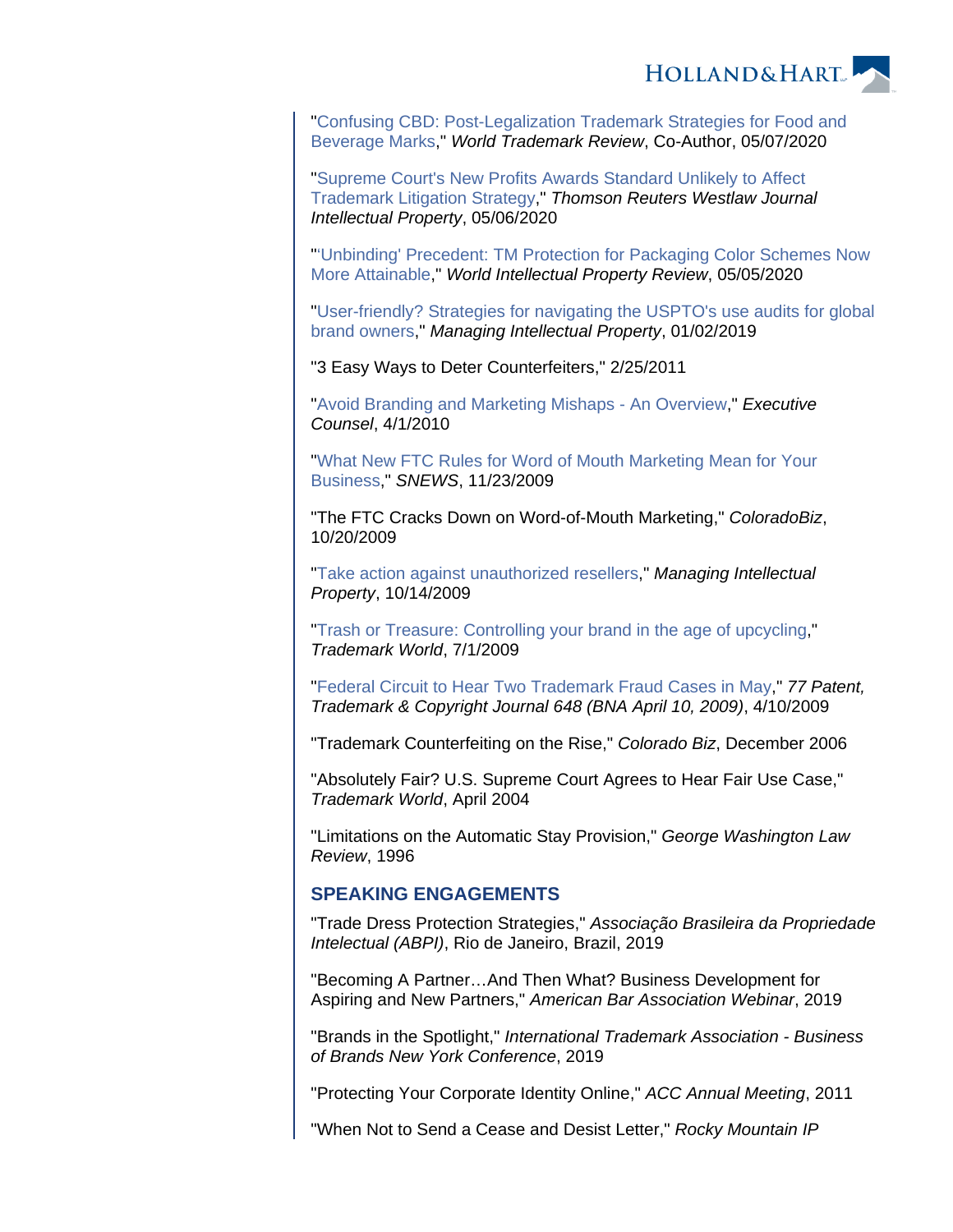

Institute Half-Day, Half-Year, IP Fall Update 2010, Fall 2010

"Inside the Chatterbox - Engaging with Consumers and Protecting Your Brand in the World of New Media," Co-Presenter with Paul Kirwin (Channel Signal), Outdoor Industry Association, October 2009

"Recent Developments in U.S. Trademark Law," Association of Brazilian Trademark Administrators, Rio de Janeiro, July 2009

"Selling Green While Avoiding Red Flags: Legal Guidelines for Green Marketing Claims," Outdoor Industry Association, October 2008

"Intellectual Property Protection in the U.S.," Scandinavian Outdoor Group, Gothenburg, September 2008

"Basics of Trademark Enforcement," Colorado Bar Association, Fundamentals of IP Law Seminar, June 2008

"Keeping it Real - Protecting Your Brand from Trademark Counterfeiting," Outdoor Industry Association Annual Rendezvous Conference, Vancouver, WA, October 4, 2007

"Combating Counterfeiting," World Trade Center of Denver, June 2006

"Parallel Imports in the U.S.," Facilitator at the International Trademark Association Annual Meeting, April 2006

"Fraud on the PTO," Facilitator at the International Trademark Association Roundtable, March 2006

"The Treatment of Non-Traditional Trademarks Under U.S. Law," Intellectual Property Law Association of Brazil, 2003

## **RECOGNITION**

"Andrea is just a genius – she gives pragmatic advice but infuses it with fantastically creative and unique ideas regarding brand creation and protection." [WTR 1000 – 2020] "Andrea Anderson is 'absolutely first class" on the prosecution and strategic management side; "I have a great deal of respect for what she does,' remarks one commentator." [WTR 1000 – 2016] "Hands down the most responsive, creative IP lawyer I have ever worked with" remarked one client about Andrea. According to another: "[t]he characteristic that sets Andrea apart from her peers is her ability to place herself in the position of an in-house counsel." "[She] really listens to what clients need and adapts her communications to fit the audience." [Lexology Client Choice Award Survey Respondent – 2014]

"Andrea is a skilled negotiator. I have yet to find another outside lawyer that can always resolve a deal favorably." [Lexology Client Choice Award Survey Respondent – 2014]

- World Trademark Review (WTR) 1000 The World's Leading Trademark Professionals, Colorado, Gold Band 2014, 2016-2022
- World Trademark Review (WTR) Global Leaders, 2019-2020
- Chambers USA, Intellectual Property, 2014, 2019-2022
- Managing Intellectual Property, IP Star, 2013-2014, 2016-2022, Top 250 Women in IP, 2013, 2018-2022
- Shortlisted for Managing IP Americas Awards, US National